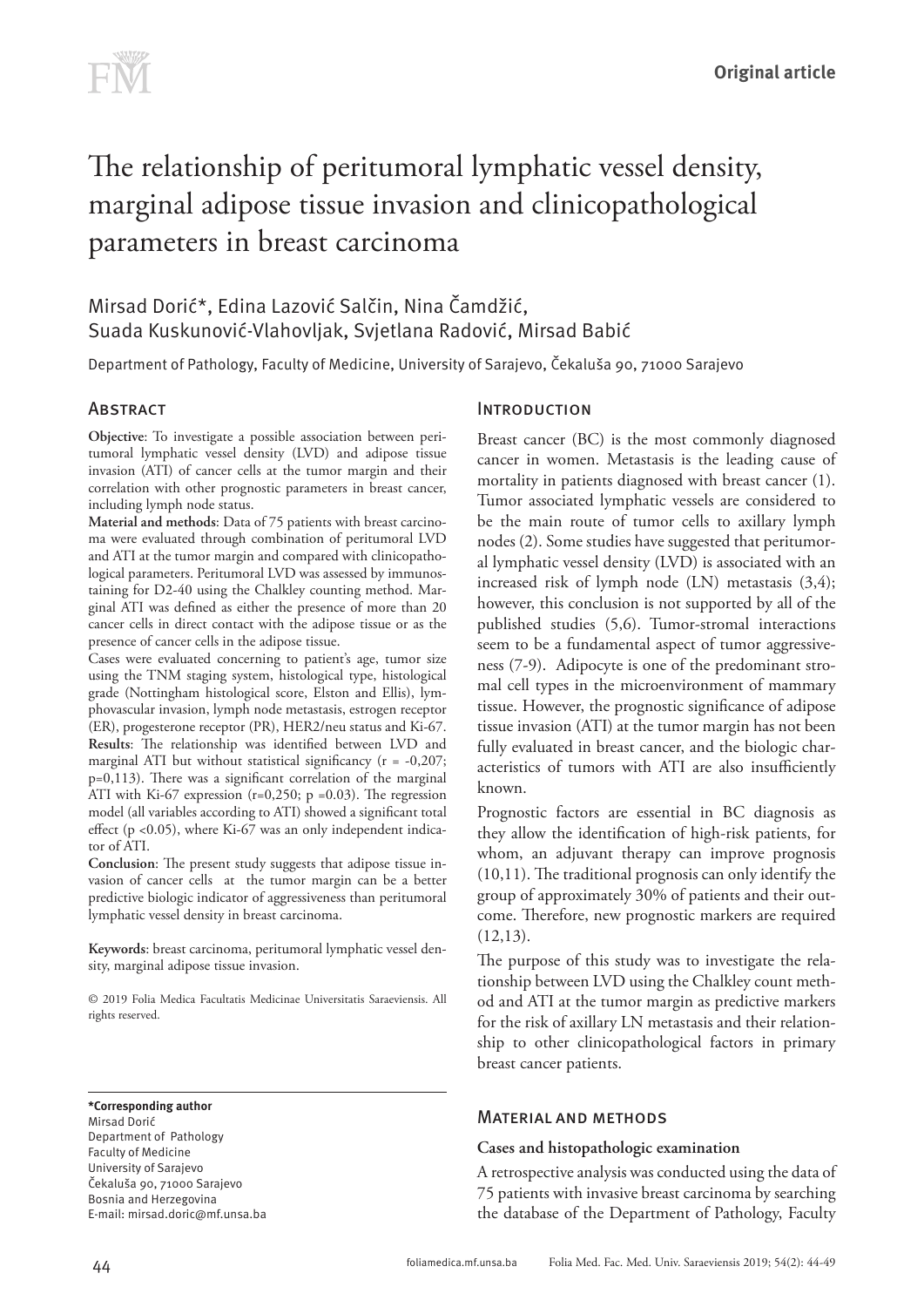of Medicine in Sarajevo, Bosnia and Herzegovina. All patients with BC underwent partial or total mastectomy with axillary lymph node dissection. No neoadjuvant chemotherapy or radiotherapy was administered before the surgical treatment. Tissues specimens were fixed in 10% buffered formalin, paraffin embedded, processed, and stained with hematoxylin and eosin. All cases were reviewed to confirm the diagnosis and the histopathologic characteristics, including immunostaining for estrogen receptor (ER), progesterone receptor (PR), human epidermal growth factor receptor 2 (HER2) status and Ki-67.

Cases were evaluated for patient's age; histologic tumor type; tumor size (using the TNM staging system); tumor grade; LN metastasis; ER; PR; HER2 status; Ki-67 and D2-40. Tumor grade was determined by using Nottingham histological score, Elston and Ellis histologic grading criteria (14). Lymphatic vessel invasion (LVI) was defined as the presence of neoplastic emboli within D2-40 positive endothelium-lined spaces (Fig-



Figure 1A. D2-40 highlighting a lymphatic vessel (arrows) around a tumor embolus (D2-40, ×100)



Figure 1B. The dilated peritumoral lymphatic channels (arrow) adjacent to invasive carcinoma of the breast (D2-40, ×100).

ure 1A) in areas adjacent to, but outside the margins of the carcinoma (15).

One paraffin block with the maximum bulk of tumor with adjacent benign peritumoral tissue was chosen from each case for D2-40 immunohistochemical staining. For the study, 4-µm-thick sections of formalin-fixed, paraffin-embedded tissue were mounted on coated slides. Immunohistochemical analysis using lymphatic endothelial marker D2-40 was performed. The sections were deparaffinized in xylene and rehydrated in a decreasing ethanol series. The sections were incubated with a monoclonal commercially available antibody (clone D2-40, Dako Cytomation; dilution 1:50). Heat-induced epitope retrieval techniques were used for antigen retrieval as follows: citrate buffer (pH 6.0) in a microwave oven (1000 W) for 15 minutes.

The primary antibody against the ER was performed in a humidity chamber in EDTA buffer (pH 9) for 40 min. (clone 1D5, Dako Cytomation; dilution 1:30). The protocols for staining PR and Ki-67 included a microwave antigen retrieval step, 3 times for 5 minutes: anti-PR (clone PgR, Dako Cytomation; dilution 1:30), anti- Ki-67 (clone MIB-1, Dako Cytomation; dilution 1:10). Antigen retrieval for HER2 using HercepTest was performed following the manufacturer's protocol (Dako Cytomation).

Tumors were considered positive for ER and PR when at least 1% of the tumor cells showed unequivocal nuclear staining according to ASCO/CAP guidelines (16).

The intensity of HER2 staining was scored as follows:  $0, 1+, 2+,$  or  $3+(17)$ . For the results, we classified scores of 0 and 1+ as negative and score 3+ as positive. Cases scored as 2+ were considered equivocal, and retested using chromogen in situ hybridization (CISH).

The Ki-67-labeling index is the percentage of cells with Ki-67 positive nuclear immunostaining. Negative Ki-67 was defined as less than 15% stain, and positive Ki-67 was  $\geq 15\%$ .

The cases were assessed after staining with D2-40, an immunostaining marker for lymphatic endothelium (Figure 1B). In the present study, we applied the Chalkley grid. The Chalkley counting method is recommended by the international consensus report because it is considered to be a simple and acceptable procedure for daily clinical use and produces lower interobserver variability compared to the more frequently used conventional microvessel density method (18, 19). The mean number of lymphatic vessels in three hotspots was calculated in peritumoral areas.

Adipose tissue and marginal adipose tissue invasion were defined according to previous studies (20- 22). Marginal adipose tissue invasion was defined as ei-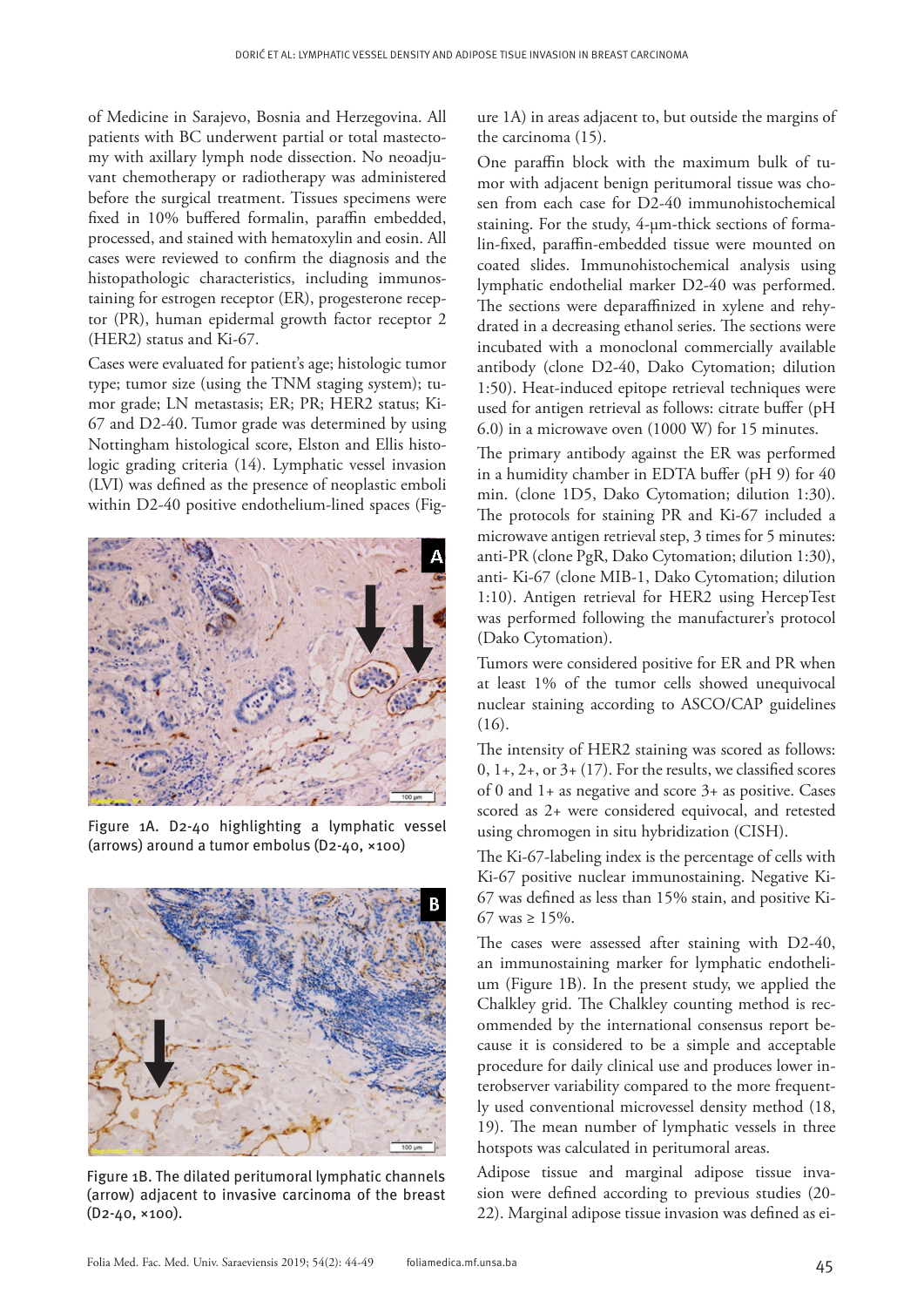ther the presence of more than 20 cancer cells in direct contact with the adipose tissue or as the presence of cancer cells in the adipose tissue (Figure 2.). Doubtful cases were considered negative.

Statistical analysis was performed using SPSS for Windows (Version 23). A two-tailed unpaired t test was performed to identify the differences between the two groups. A one-way ANOVA test was performed for comparing the groups that were used for the t-test. The correlation between the variables was assessed by the Spearman rank sum test, the Pearson linear correlation coefficient and bivariate linear regression analysis. P values <0.05 were considered statistically significant.

# Results

The patient age at the time of surgery ranged from 37 to 87 years, with a mean  $\pm$  SD of 59  $\pm$  11,7 years (median, 61 years). Clinicopathological characteristics of the studied cases are shown in Table 1.



Figure 2A. Ductal carcinoma cells infiltrate the fibroadipose tissues but not the adipose tissues: ATI negative specimen. (H&E, ×200).



Figure 2B. More than 20 cancer cells are present in the adipose tissue: ATI positive specimen (H&E, ×200).

**Table 1.** Clinicopathological characteristics of the studied group

|                    | Variable                   | N            | $\%$ |
|--------------------|----------------------------|--------------|------|
|                    | Tumor size (AJCC)          |              |      |
|                    | pT1                        | 41           | 54,7 |
| Tumor size (AJCC)  | pT <sub>2</sub>            | 32           | 42,7 |
|                    | pT3                        | 2            | 2,7  |
|                    | Ductal (NOS)               | 57           | 76   |
|                    | Lobular<br>8               |              | 10,7 |
|                    | Medullary<br>4             |              | 5,3  |
| Histological type  | Neuroendocrine<br>3        |              | 4    |
|                    | Mucinous<br>$\overline{2}$ |              | 2,7  |
|                    | Tubular                    | $\mathbf{1}$ | 1,3  |
|                    | G1                         | 23           | 30,7 |
| Grade              | G <sub>2</sub>             | 33           | 44   |
|                    | G3                         | 19           | 25,3 |
|                    | Negative                   | 25           | 33,3 |
| ER status          | Positive                   | 50           | 66,7 |
|                    | Negative                   | 27           | 36   |
| PR status          | Positive                   | 48           | 64   |
|                    | Negative                   | 57           | 76   |
| <b>HER2</b> status | Positive                   | 18           | 24   |
|                    | Negative                   | 15           | 20   |
| $Ki-67$            | Positive                   | 60           | 80   |
| Lymph node (LN)    | Negative                   | 68           | 90,7 |
| status             | Positive                   | 7            | 9,3  |
| Lymphovascular     | Absent                     | 46           | 61,3 |
| invasion (LVI)     | Present                    | 29           | 38,7 |
| Adipose tissue     | Absent                     | 15           | 20   |
| invasion (ATI)     | Present                    | 60           | 80   |

**Table 2.** The relationship between lymph node (LN) status and marginal adipose tissue invasion (ATI) of breast cancer (r=0,046; p=0,696)

| LN status              |      | ATI     |        |       |
|------------------------|------|---------|--------|-------|
|                        |      | present | absent | Total |
| Positive<br>within ATI | Ν    | 6       | 1      | 7     |
|                        | $\%$ | 10,0    | 6,7    | 9,3   |
| Negative<br>within ATI | N    | 54      | 14     | 68    |
|                        | $\%$ | 90,0    | 93,3   | 90,7  |
| Total                  | Ν    | 60      | 15     | 75    |
|                        | $\%$ | 100,0   | 100,0  | 100,0 |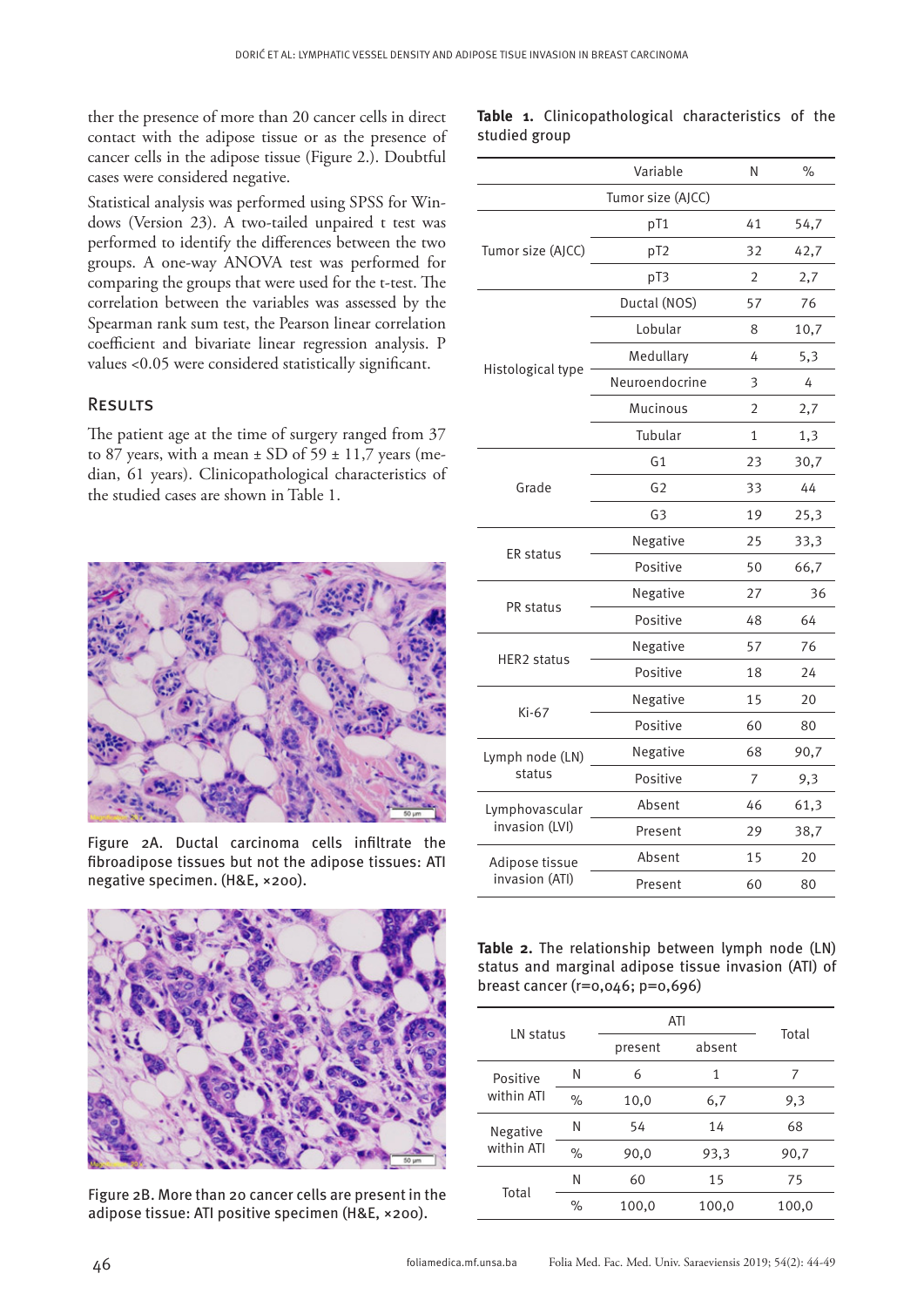# **Relationship between ATI and clinicopathologic parameters**

Of the 75 cases, 60 (80%) showed marginal ATI. As shown in Table 2, ATI positive cases had a higher incidence of metastases to axillary lymph nodes (6/7 or 85,7%) compared to ATI negative cases (1/7 or 14,3%). Negative axillary lymph nodes were in 54/68 or 79,4% ATI positive and 14/68 or 20,6% ATI negative cases. The relationship between marginal ATI and lymph node status was not statistically significant  $(r=0.046; p=0.691)$ .

There was a significant correlation of the marginal ATI of cancer cells with Ki-67 expression (r=0,250; p=0,03). However, only a weak correlation with LVI was observed (r=0,136; p=0,244). No statistical differences in age, histologic tumor type, tumor size, nuclear grade, histologic grade, estrogen receptor (ER), progesterone receptor (PR), HER2/neu status were observed (Table 3.).

The regression model (all variables according to ATI) showed a significant total effect (p<0,05), where Ki-67 was an only independent indicator of ATI (Table 4.). Cases with Ki-67 positive expression are 6,13 times more likely to have marginal ATI. Also, cases that are LVI positive are 2,6 times more likely to have marginal ATI, but the prediction is not reliable.

# **Relationship between peritumoral LVD and clinicopathologic parameters**

Table 3. shows an association of peritumoral LVD with lymph node status, tumor size, ER, HER2 status, and Ki-67 expression but without statistical significance. We also found no correlation of LVD with age, histologic tumor type, tumor size, nuclear grade, histologic grade and PR.

Regression analysis confirms that neither the whole model (all variables according to LVD) nor the individual variables influence or increase the chance of changing the peritumoral LVD value.

# **Significance of the combination of ATI and peritumoral LVD**

We investigated the relevance of marginal ATI when combined with peritumoral LVD. A marginal correlation of ATI with peritumoral LVD was found  $(r=-0,207; p=0,075)$ ; ATI positive cases have a higher density of peritumoral lymphatic vessels but without statistical significance. No statistically significant association was found between ATI and LVD with lymph node metastasis (Table 4.).

**Table 4.** Regression model: all variables according to ATI

|                   | 0R    | 95% C.I.for OR | р     |
|-------------------|-------|----------------|-------|
| Age               | 0,981 | 0,920-1,045    | 0,699 |
| pT (tumor size)   | 1,987 | 0,518-7,625    | 0,675 |
| Histological type | 1,210 | 0,713-2,052    | 0,755 |
| grade             | 1,284 | 0,378-4,366    | 0,643 |
| LVI               | 2,586 | 0,515-12,989   | 0,239 |
| LN                | 0,697 | 0,045-10,712   | 0,691 |
| ER                | 1,295 | 0,133-1,580    | 0,540 |
| PR                | 0,266 | 0,025-2,800    | 0,810 |
| HER-2             | 0,814 | 0,161-4,106    | 0,787 |
| $Ki-67$           | 6,130 | 2,863-13,557   | 0,030 |
| LVD               | 0,480 | 0,194-1,187    | 0,113 |
| Constant          | 1,580 |                | 0,937 |
|                   |       |                |       |

| Parameters        | ATI                            |                 | <b>LVD</b>                     |                 |
|-------------------|--------------------------------|-----------------|--------------------------------|-----------------|
|                   | <b>Correlation Coefficient</b> | Sig. (2-tailed) | <b>Correlation Coefficient</b> | Sig. (2-tailed) |
| age               | $-0,088$                       | 0,452           | $-0,090$                       | 0,441           |
| pT (tumor size)   | 0,031                          | 0,792           | 0,170                          | 0,144           |
| Histological type | $-0,023$                       | 0,847           | 0,091                          | 0,437           |
| grade             | $-0,056$                       | 0,632           | 0,037                          | 0,751           |
| <b>LVI</b>        | 0,136                          | 0,244           | $-0.038$                       | 0,745           |
| LN                | 0,046                          | 0,696           | $-0,114$                       | 0,331           |
| ER                | $-0,071$                       | 0,547           | 0,159                          | 0,173           |
| <b>PR</b>         | $-0,028$                       | 0,813           | 0,056                          | 0,634           |
| HER-2             | $-0,031$                       | 0,790           | $-0,136$                       | 0,243           |
| Ki-67             | 0,250                          | 0,031           | 0,186                          | 0,111           |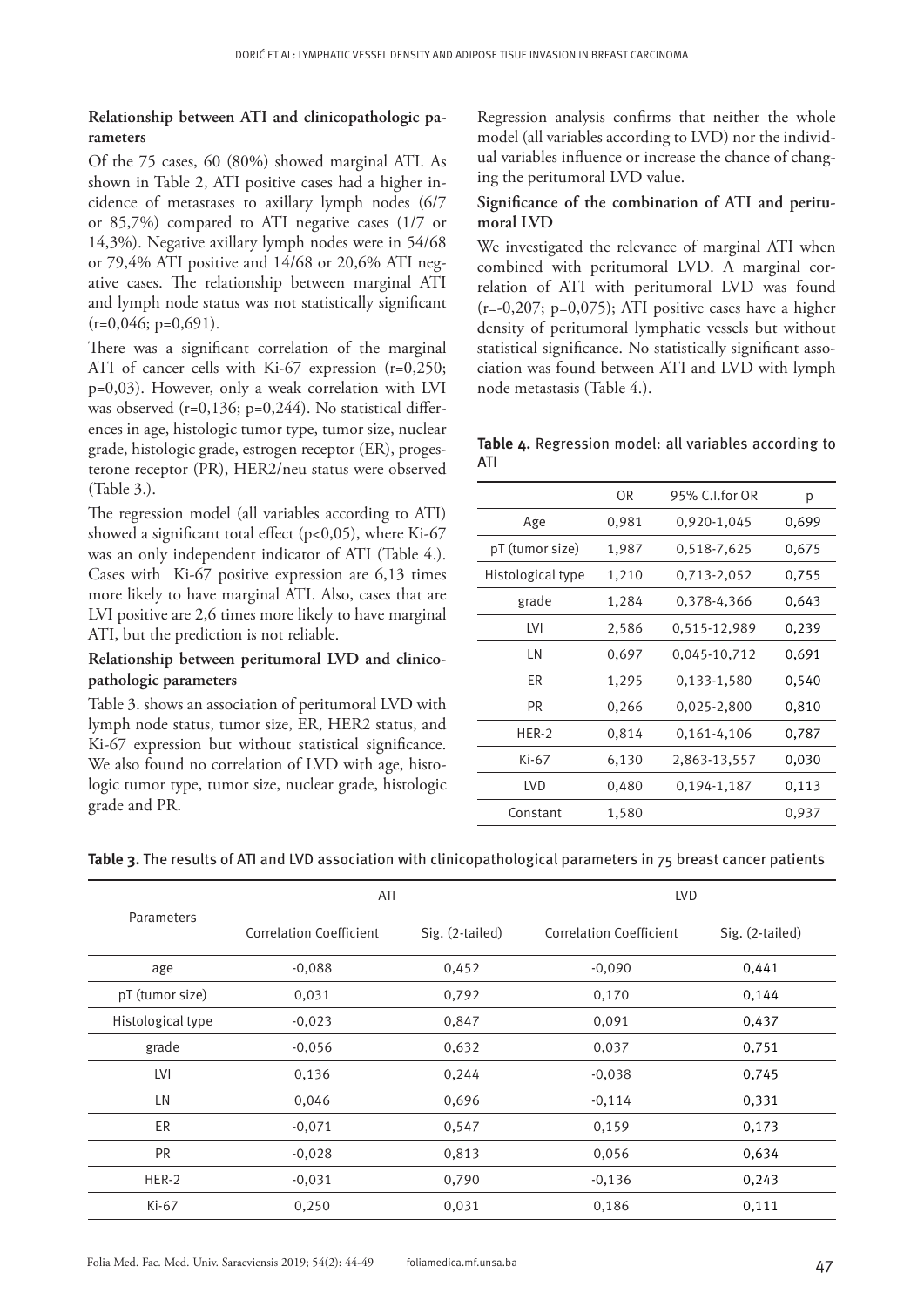#### **DISCUSSION**

Axillary lymph node status at time of diagnosis is the most significant and durable prognostic factor in breast cancer patients (23). The same studies reported a significant increase in peritumoral LVD (6,8), in which some of lymphatic vessels containing tumor emboli (8). A consensus seems to exist with regard to increased density of peritumoral lymphatic vessels that might be sufficient for tumor cell transit to lymph node.

The results of this study showed an association of peritumoral LVD with lymph node status, tumor size, ER, HER2 status, and Ki-67 expression, but without statistical significance. Zhang et al. in the meta-analysis of 13 studies, involving 1029 breast cancer cases, showed LVD positive correlation with LN metastasis (24). The evidence of our study is limited because the study included relatively small sample size and different types of tumors, which could have led to confounding factors and selection bias.

The contradicting results about the role of peritumoral LVD in tumor progression may be due to differences in patient selection, sample size, method, and/or the types of tumors included in the analyses. Moreover, the different LVD counting methods and the varied dilutions of antibodies could have affected the conclusions (24). In this study conducted on 75 cases, 60 cases (80%) showed presence of ATI which is almost identical to the results of Yamaguchi et al. with 79 % ATI. Yamaguchi et al. previously reported the prognostic effect of marginal adipose tissue invasion in invasive ductal carcinoma of the breast (20). Although the results of our study show that ATI positive cases have higher incidence of metastases to axillary lymph nodes (6/7 or 85.7%) compared to ATI negative cases (1/7 or 14.3%), the relationship between marginal ATI and LN status was not statistically significant ( $r = 0.046$ ;  $p = 0.691$ ). This can be explained by that the randomized cases of our

study had a significantly lower number of cases with metastases to the axillary lymph nodes (7/75), compared to the study by Yamaguchi et al. (106/199). The prognostic significance of adipose tissue invasion

of cancer cells at the tumor margins has not been fully evaluated. Logistic regression analysis (all variables according to ATI) showed a significant total effect (p <0.05), where Ki-67 was an only independent indicator of ATI. Cases with Ki-67 positive expression are 6.13 times more likely to have marginal ATI. Although the prognostic role of Ki-67 is a matter of debate, in recent years, evidence has shown that the Ki-67 labeling index is an independent prognostic factor for the survival and recurrence of tumors. These studies examined more than 4600 cases and proved that Ki-67 labeling index is a significant prognostic factor (25). In a survey by Kermani et al. there was a negative correlation between Ki-67 and ER and PR (26). Cell proliferation plays an important role in the clinical behavior of invasive BC.

In general, when intraductal carcinoma cells invade the breast stroma, the cells initially penetrate the fibrous tissue, followed by the fibroadipose tissue and, finally, the adipose tissue. Marginal ATI may lead to a larger contact area between cancer cells and the peritumoral functional lymphatic endothelium, increasing the chances for lymphovascular invasion (20). The results of our study showed that LVI positive cases are 2.6 times more likely to have marginal ATI but the prediction is not reliable.

Marginal adipose tissue invasion is probably a time-dependent pathologic factor, like the nodal status, tumor size, and peritumoral vascular invasion (27). Conversely, some types of breast carcinoma, including the lobular type, display much more interaction with fat tissue than other types in tumor development (28).

In exploration for the potential prognostic indicators of breast carcinoma, attention of our study has been focused on the relevance of marginal ATI when combined with peritumoral LVD. To our knowledge, this is the first study to investigate the relationship between LVD and ATI of cancer cells at the tumor margin as a predictive marker for the risk of axillary lymph node metastasis. A marginal correlation of ATI with peritumoral LVD was found  $(r = -0.207, p=0.075)$ ; ATI positive cases have a higher density of peritumoral lymphatic vessels but without statistical significance. No statistically significant association was found between ATI and LVD with lymph node metastasis. To determine the relevance of marginal ATI when combined with peritumoral LVD and its prognostic impact in BC patients will require further studies with a larger sample size.

#### **CONCLUSION**

A reliable estimation of different prognostic factors in BC patients is required for the selection of an optimal therapeutic strategy. The findings of this study suggests that marginal adipose tissue invasion of cancer cells can be a better predictive factor of aggressiveness than peritumoral lymphatic vessel density in breast carcinoma. More studies and investigations are required for substantiating the significance of ATI and its influence on the prognosis of breast cancer.

#### Declaration of interest

The authors declare no conflict of interest for this study.